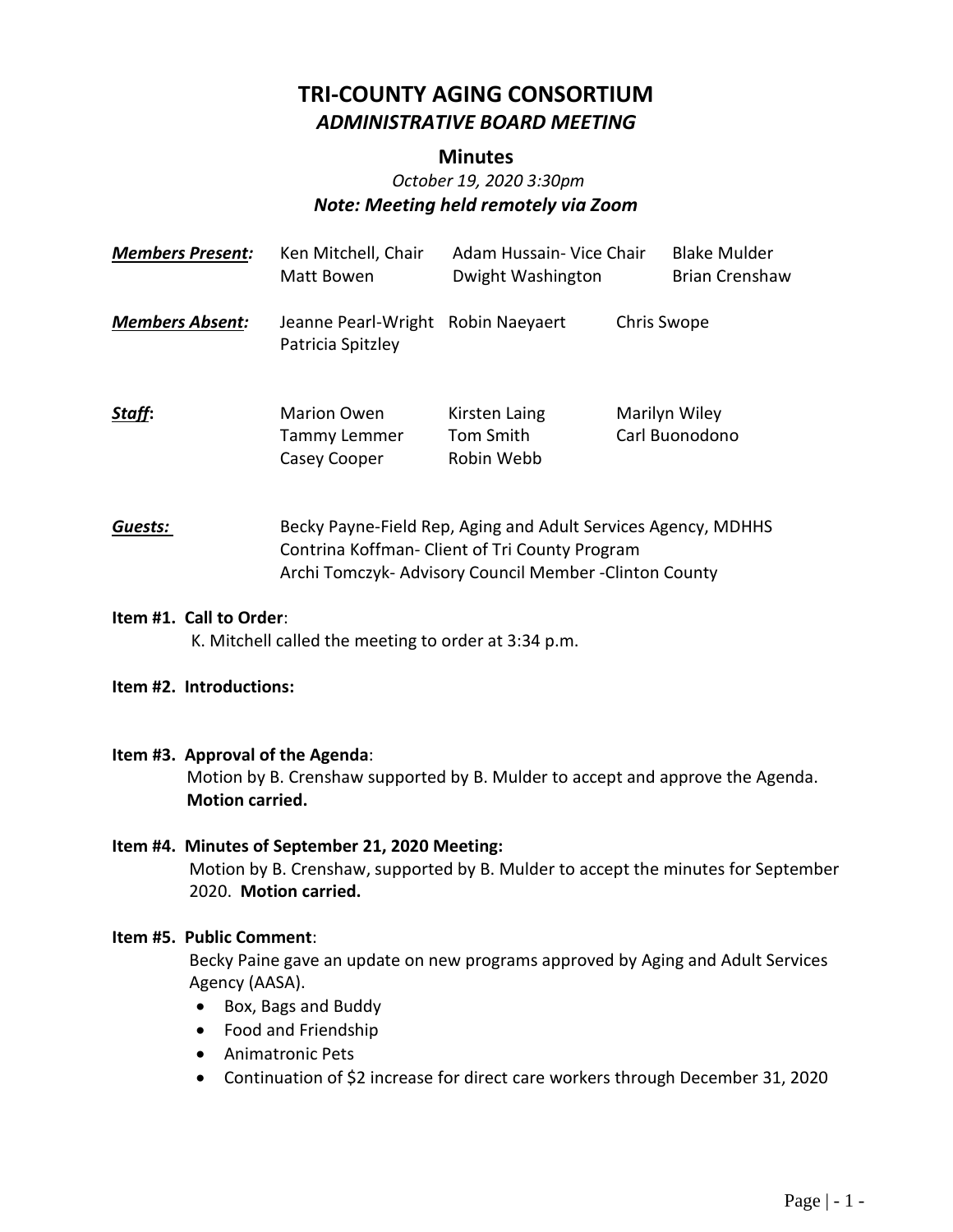#### **Item #6. Directors Report:**

#### **I. COVID-19 Update:**

- Although many are delivered differently, services to older adults continue.
- After the Michigan Supreme Court ruled that the Governor's Executive Orders regarding COVID-19 were not valid, the Department of Health and Human Services (MDHHS) issued orders under the Public Health Code which were similar to the Executive Orders. TCOA is following rules set by Ingham County.
- Staff (Kirsten Laing and Tom Smith) distributed a substantial number of PPE items to In-Home Care Agencies and Adult Foster Care facilities.

# **II. Other:**

- The FY 2021 state budget has been passed and signed by the Governor. There were slight increases in Home Delivered Meals and Community Services. The \$2 per hour increase for direct care workers was extended through December 31, 2020. The MI Choice Waiver program received a flat budget, which may result in a higher wait list.
- TCOA and Ingham County are developing a contract to manage the recently passed Elder Persons Millage. Services and costs to meet the terms and intent of Millage are being developed.
- Tammy Lemmer with provide an update on bags of personal care and activity items are being assembled for older adults who live alone with little or no family contact due to COVID-19 crisis.
- Casey Cooper with provide information on the upcoming virtual dinner and auction.

# **Item #7. A. 2020 Programmatic Assessment Update:**

T. Smith presented a chart with the subcontractors programmatic assessment results. All vendors are in good standing and in compliance with our contracts.

# **B. FY2021 Annual Contract Renewals:**

T. Smith gave an update on the annual contract renewals. All contracts were received by Oct  $1<sup>st</sup>$  and have been signed by K. Mitchell. M. Owen will sign the documents before month end.

# **Item #8. Planning, Advocacy & Development:**

# **A. Fundraising Update- Dinner and Auction Livestream Gala:**

C. Cooper gave an update on the upcoming Dinner and Auction Livestream Gala event on Nov. 5, 2020. Clickbid will open Nov.  $1<sup>st</sup>$ . There will not be a raffle this year.

#### **B. Personal Care Bags Funding from AASA Update:**

T. Lemmer gave an update on a new award by AASA for personal care needs in the amount of \$9,500. Kits containing personal supplies such as masks, gloves, and cleaning items will be assembled and dispersed based on individual and wait list client needs.